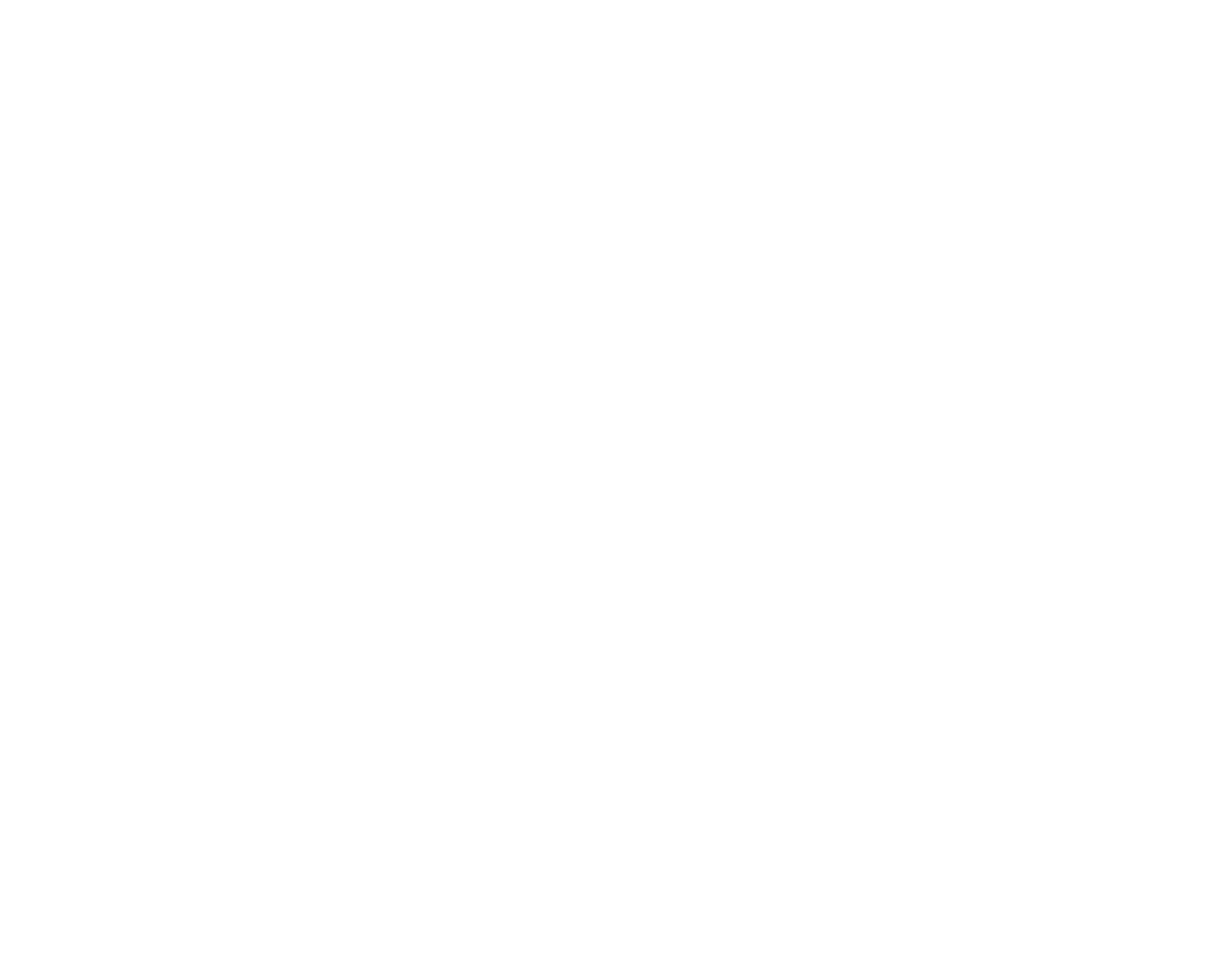| Table 282-0135 Labour force survey estimates (LFS), by census metropolitan area based on 2011 census boundaries, 3-month moving |              |               |         |                                                              |                                             |                                                   |                                                   |  |  |  |
|---------------------------------------------------------------------------------------------------------------------------------|--------------|---------------|---------|--------------------------------------------------------------|---------------------------------------------|---------------------------------------------------|---------------------------------------------------|--|--|--|
| average, seasonally adjusted, monthly (persons unless otherwise noted)                                                          |              |               |         |                                                              |                                             |                                                   |                                                   |  |  |  |
|                                                                                                                                 | January 2018 | December 2018 |         | # Change<br>January 2019   December 2018  <br>- January 2019 | % Change<br>December 2018 -<br>January 2019 | # Change<br><b>January 2018 -</b><br>January 2019 | % Change<br><b>January 2018 -</b><br>January 2019 |  |  |  |
| Population $(x 1,000)$                                                                                                          | 1,230.7      | 1,255.2       | 1,257.4 |                                                              | 0.2%                                        | 26.7                                              | 2.2%                                              |  |  |  |
| Labour force $(x 1,000)$                                                                                                        | 909.6        | 910.8         | 912.3   |                                                              | 0.2%                                        | 2.7                                               | 0.3%                                              |  |  |  |
| Employment $(x 1,000)$                                                                                                          | 838.6        | 842.6         | 845.5   | 2.9                                                          | 0.3%                                        | 6.9                                               | 0.8%                                              |  |  |  |
| Unemployment $(x 1,000)$                                                                                                        | 71.0         | 68.2          | 66.8    |                                                              | $-2.1%$                                     | -4.7                                              | $-5.9%$                                           |  |  |  |
| Unemployment rate (rate)                                                                                                        | 7.8%         | 7.5%          | 7.3%    | $-0.2%$                                                      |                                             | $-0.5%$                                           |                                                   |  |  |  |
| Participation rate (rate)                                                                                                       | 73.9%        | 72.6%         | 72.6%   | 0.0%                                                         |                                             | $-1.3%$                                           |                                                   |  |  |  |
| Employment rate (rate)                                                                                                          | 68.1%        | 67.1%         | 67.2%   | $0.1\%$                                                      |                                             | $-0.9%$                                           |                                                   |  |  |  |

| Table 282-0128 Labour force survey estimates (LFS), by census metropolitan area based on 2011 census boundaries, 3-month moving<br>average, unadjusted for seasonality, monthly (persons unless otherwise noted) |              |               |              |                                             |                                             |                                                   |                                                   |  |
|------------------------------------------------------------------------------------------------------------------------------------------------------------------------------------------------------------------|--------------|---------------|--------------|---------------------------------------------|---------------------------------------------|---------------------------------------------------|---------------------------------------------------|--|
|                                                                                                                                                                                                                  | January 2018 | December 2018 | January 2019 | # Change<br>December 2018<br>- January 2019 | % Change<br>December 2018 -<br>January 2019 | # Change<br><b>January 2018 -</b><br>January 2019 | % Change<br><b>January 2018 -</b><br>January 2019 |  |
| Population $(x 1,000)$                                                                                                                                                                                           | L,230.7      | 1,255.2       | 1,257.4      |                                             | 0.2%                                        | 26.7                                              | 2.2%                                              |  |
| Labour force $(x 1,000)$                                                                                                                                                                                         | 905.2        | 905.7         | 908.4        | 2.7                                         | 0.3%                                        | 3.2                                               | 0.4%                                              |  |
| Employment $(x 1,000)$                                                                                                                                                                                           | 837.8        | 841.9         | 845.6        | 3.7                                         | 0.4%                                        | 7.8                                               | 0.9%                                              |  |
| Full-time employment $(x 1,000)$                                                                                                                                                                                 | 680.1        | 680.4         | 682.1        |                                             | 0.2%                                        | 2.0                                               | 0.3%                                              |  |
| Part-time employment (x 1,000)                                                                                                                                                                                   | 157.7        | 161.5         | 163.5        | 2.0                                         | 1.2%                                        | 5.8                                               | 3.7%                                              |  |
| Unemployment $(x 1,000)$                                                                                                                                                                                         | 67.4         | 63.8          | 62.8         | $-1.0$                                      | $-1.6%$                                     | $-4.6$                                            | $-6.8%$                                           |  |
| Not in labour force $(x 1,000)$                                                                                                                                                                                  | 325.6        | 349.5         | 349.0        | $-0.5$                                      | $-0.1%$                                     | 23.4                                              | 7.2%                                              |  |
| Unemployment rate (rate)                                                                                                                                                                                         | 7.4%         | 7.0%          | 6.9%         | $-0.1%$                                     |                                             | $-0.5%$                                           |                                                   |  |
| Participation rate (rate)                                                                                                                                                                                        | 73.6%        | 72.2%         | 72.2%        | $0.0\%$                                     |                                             | $-1.4%$                                           |                                                   |  |
| Employment rate (rate)                                                                                                                                                                                           | 68.1%        | 67.1%         | 67.2%        | $0.1\%$                                     |                                             | $-0.9%$                                           |                                                   |  |

## **CALGARY CMA**

## **CALGARY CMA**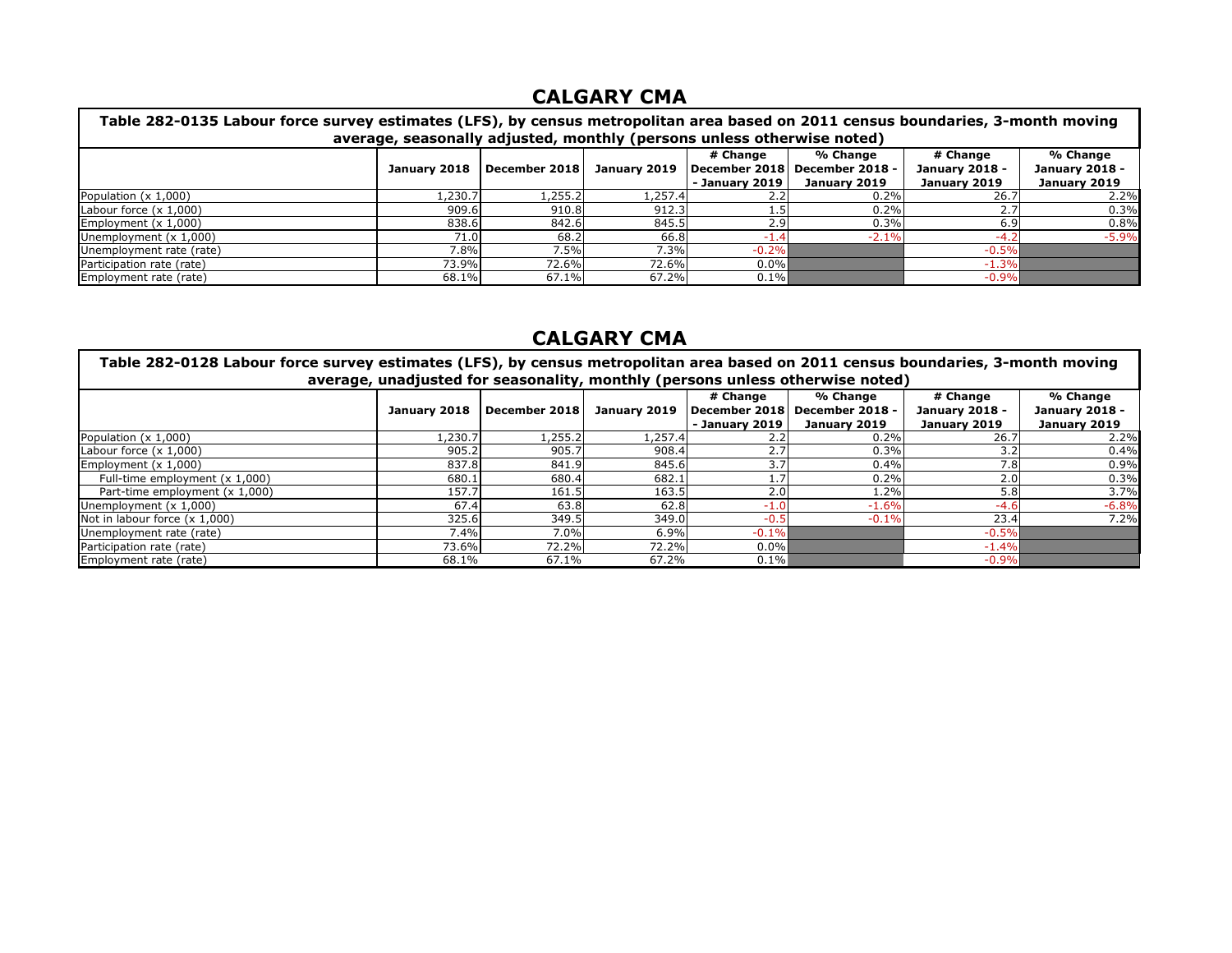| Table 282-0087 Labour force survey estimates (LFS), by sex and age group, seasonally adjusted, monthly (persons unless otheRXise |             |               |              |                                             |                                             |                                                   |                                                   |  |  |  |
|----------------------------------------------------------------------------------------------------------------------------------|-------------|---------------|--------------|---------------------------------------------|---------------------------------------------|---------------------------------------------------|---------------------------------------------------|--|--|--|
| noted)                                                                                                                           |             |               |              |                                             |                                             |                                                   |                                                   |  |  |  |
|                                                                                                                                  | Januar 2018 | December 2018 | January 2019 | # Change<br>December 2018 -<br>January 2019 | % Change<br>December 2018 -<br>January 2019 | # Change<br><b>January 2018 -</b><br>January 2019 | % Change<br><b>January 2018 -</b><br>January 2019 |  |  |  |
| Population (x 1,000)                                                                                                             | 3,447.3     | 3,493.9       | 3,498.9      | 5.0                                         | 0.1%                                        | 51.6                                              | 1.5%                                              |  |  |  |
| Labour force $(x 1,000)$                                                                                                         | 2,489.4     | 2,501.7       | 2,495.7      | $-6.0$                                      | $-0.24%$                                    | 6.3                                               | 0.3%                                              |  |  |  |
| Employment $(x 1,000)$                                                                                                           | 2,315.7     | 2,341.9       | 2,326.4      | $-15.5$                                     | $-0.7%$                                     | 10.7                                              | 0.5%                                              |  |  |  |
| Employment full-time (x 1,000)                                                                                                   | 1,918.8     | 1,919.0       | 1,904.4      | $-14.6$                                     | $-0.8%$                                     | $-14.4$                                           | $-0.8%$                                           |  |  |  |
| Employment part-time $(x 1,000)$                                                                                                 | 396.8       | 422.9         | 422.0        | $-0.9$                                      | $-0.2%$                                     | 25.2                                              | 6.4%                                              |  |  |  |
| Unemployment (x 1,000)                                                                                                           | 173.7       | 159.8         | 169.3        | 9.5                                         | 5.9%                                        | $-4.4$                                            | $-2.5%$                                           |  |  |  |
| Unemployment rate (rate)                                                                                                         | 7.0%        | 6.4%          | 6.8%         | 0.4%                                        |                                             | $-0.2%$                                           |                                                   |  |  |  |
| Participation rate (rate)                                                                                                        | 72.2%       | 71.6%         | 71.3%        | $-0.3%$                                     |                                             | $-0.9%$                                           |                                                   |  |  |  |
| Employment rate (rate)                                                                                                           | 67.2%       | 67.0%         | 66.5%        | $-0.5%$                                     |                                             | $-0.7\%$                                          |                                                   |  |  |  |

# **Province of Alberta**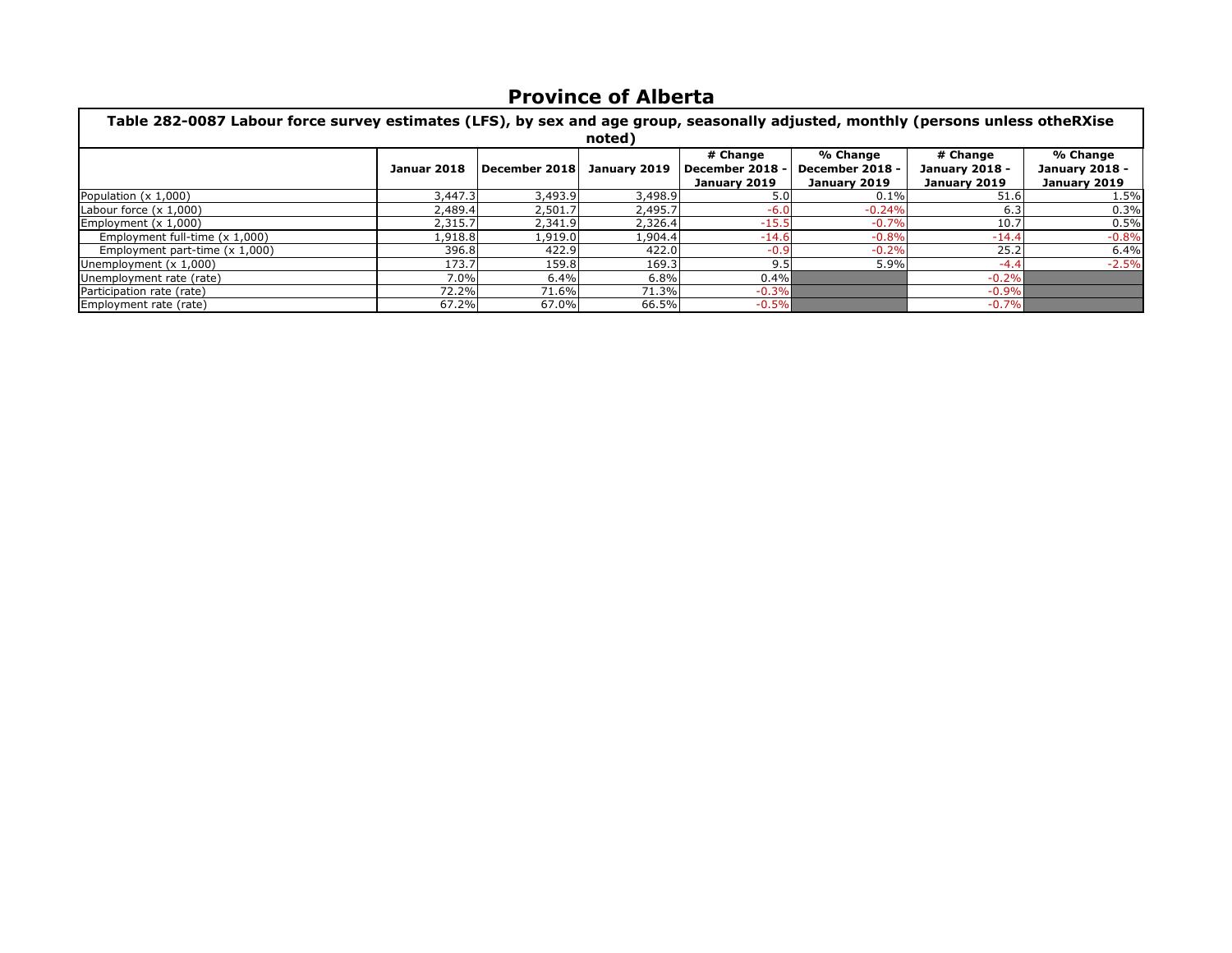| Table 282-0088 Labour force survey estimates (LFS), employment by North American Industry Classification System (NAICS), seasonally<br>adjusted, monthly (persons x 1,000) |              |               |              |                                             |                                             |                                                   |                                                   |  |
|----------------------------------------------------------------------------------------------------------------------------------------------------------------------------|--------------|---------------|--------------|---------------------------------------------|---------------------------------------------|---------------------------------------------------|---------------------------------------------------|--|
|                                                                                                                                                                            | January 2017 | December 2018 | January 2019 | # Change<br>December 2018 -<br>January 2019 | % Change<br>December 2018 -<br>January 2019 | # Change<br><b>January 2018 -</b><br>January 2019 | % Change<br><b>January 2018 -</b><br>January 2019 |  |
| Total Employed - All Industries                                                                                                                                            | 2,315.7      | 2,341.9       | 2,326.4      | $-15.5$                                     | $-0.7%$                                     | 10.7                                              | 0.5%                                              |  |
| Goods-Producing Sector                                                                                                                                                     | 594.3        | 601.2         | 591.9        | $-9.3$                                      | $-1.5%$                                     | $-2.4$                                            | $-0.4%$                                           |  |
| Agriculture                                                                                                                                                                | 50.8         | 48.4          | 45.7         | $-2.7$                                      | $-5.6%$                                     | $-5.1$                                            | $-10.0%$                                          |  |
| Forestry, Fishing, Mining, Quarrying, Oil and Gas                                                                                                                          | 152.5        | 151.6         | 149.5        | $-2.1$                                      | $-1.4%$                                     | $-3.0$                                            | $-2.0%$                                           |  |
| <b>Utilities</b>                                                                                                                                                           | 21.3         | 23.8          | 21.9         | $-1.9$                                      | $-8.0%$                                     | 0.6                                               | 2.8%                                              |  |
| Construction                                                                                                                                                               | 240.4        | 241.2         | 237.5        | $-3.7$                                      | $-1.5%$                                     | $-2.9$                                            | $-1.2%$                                           |  |
| Manufacturing                                                                                                                                                              | 129.2        | 136.3         | 137.4        | 1.1                                         | 0.8%                                        | 8.2                                               | 6.3%                                              |  |
| Services-Producing Sector                                                                                                                                                  | 1,721.4      | 1,740.7       | .,734.5      | $-6.2$                                      | $-0.4%$                                     | 13.1                                              | 0.8%                                              |  |
| Wholesale & Retail Trade                                                                                                                                                   | 335.3        | 325.0         | 332.7        | 7.7                                         | 2.4%                                        | $-2.6$                                            | $-0.8%$                                           |  |
| Transportation and Warehousing                                                                                                                                             | 144.6        | 139.8         | 134.4        | $-5.4$                                      | $-3.9%$                                     | $-10.2$                                           | $-7.1%$                                           |  |
| Finance, Insurance, Real Estate and Leasing                                                                                                                                | 109.7        | 102.9         | 105.0        | 2.1                                         | 2.0%                                        | $-4.7$                                            | $-4.3%$                                           |  |
| Professional, Scientific and Technical Services                                                                                                                            | 178.9        | 181.3         | 177.4        | $-3.9$                                      | $-2.2%$                                     | $-1.5$                                            | $-0.8%$                                           |  |
| Business, Building and Other Support Services                                                                                                                              | 84.2         | 92.4          | 92.2         | $-0.2$                                      | $-0.2%$                                     | 8.0                                               | 9.5%                                              |  |
| <b>Educational Services</b>                                                                                                                                                | 155.3        | 154.3         | 154.1        | $-0.2$                                      | $-0.1%$                                     | $-1.2$                                            | $-0.8%$                                           |  |
| Health Care and Social Assistance                                                                                                                                          | 269.4        | 289.5         | 285.3        | $-4.2$                                      | $-1.5%$                                     | 15.9                                              | 5.9%                                              |  |
| Information, Culture and Recreation                                                                                                                                        | 75.7         | 77.3          | 77.1         | $-0.2$                                      | $-0.3%$                                     | 1.4                                               | 1.8%                                              |  |
| Accommodation and Food Services                                                                                                                                            | 149.7        | 149.4         | 144.2        | $-5.2$                                      | $-3.5%$                                     | $-5.5$                                            | $-3.7%$                                           |  |
| <b>Other Services</b>                                                                                                                                                      | 114.4        | 118.1         | 118.9        | 0.8                                         | 0.7%                                        | 4.5                                               | 3.9%                                              |  |
| <b>Public Administration</b>                                                                                                                                               | 104.2        | 110.6         | 113.1        | 2.5                                         | 2.3%                                        | 8.9                                               | 8.5%                                              |  |

# **Province of Alberta**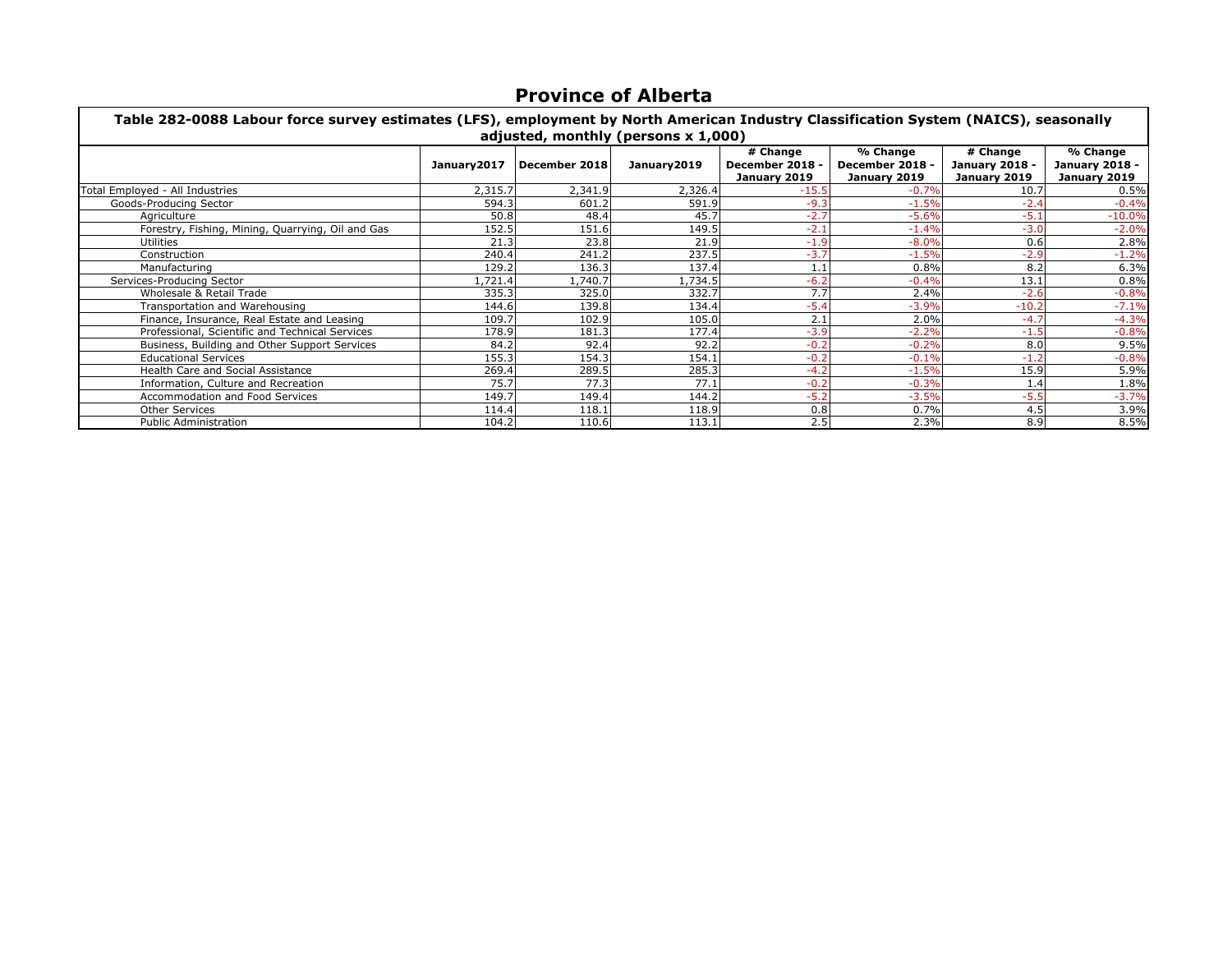## **CANADA**

| Table 282-0087 Labour force survey estimates (LFS), by sex and age group, seasonally adjusted, monthly (persons unless otherwise<br>noted) |              |               |              |                                             |                                             |                                                   |                                                   |  |  |
|--------------------------------------------------------------------------------------------------------------------------------------------|--------------|---------------|--------------|---------------------------------------------|---------------------------------------------|---------------------------------------------------|---------------------------------------------------|--|--|
|                                                                                                                                            | January 2018 | December 2018 | January 2019 | # Change<br>December 2018<br>- January 2019 | % Change<br>December 2018 -<br>January 2019 | # Change<br><b>January 2018 -</b><br>January 2019 | % Change<br><b>January 2018 -</b><br>January 2019 |  |  |
| Population (x 1,000)                                                                                                                       | 30,094.5     | 30,485.2      | 30,526.6     | 41.4                                        | 0.1%                                        | 432.1                                             | 1.4%                                              |  |  |
| Labour force $(x 1,000)$                                                                                                                   | 19,705.0     | 19,932.2      | 20,035.9     | 103.7                                       | 0.52%                                       | 330.9                                             | 1.7%                                              |  |  |
| Employment $(x 1,000)$                                                                                                                     | 18,546.7     | 18,807.1      | 18,873.9     | 66.8                                        | 0.355%                                      | 327.2                                             | 1.8%                                              |  |  |
| Employment full-time (x 1,000)                                                                                                             | 15,118.7     | 15,253.4      | 15,284.3     | 30.9                                        | 0.2%                                        | 165.6                                             | 1.1%                                              |  |  |
| Employment part-time $(x 1,000)$                                                                                                           | 3,428.0      | 3,553.7       | 3,589.7      | 36.0                                        | $1.0\%$                                     | 161.7                                             | 4.7%                                              |  |  |
| Unemployment $(x 1,000)$                                                                                                                   | .,158.2      | 1,125.1       | 1,162.0      | 36.9                                        | 3.3%                                        | 3.8                                               | 0.3%                                              |  |  |
| Unemployment rate (rate)                                                                                                                   | 5.9%         | 5.6%          | 5.8%         | $0.2\%$                                     |                                             | $-0.1%$                                           |                                                   |  |  |
| Participation rate (rate)                                                                                                                  | 65.5%        | 65.4%         | 65.6%        | $0.2\%$                                     |                                             | $0.1\%$                                           |                                                   |  |  |
| Employment rate (rate)                                                                                                                     | 61.6%        | 61.7%         | 61.8%        | $0.1\%$                                     |                                             | $0.2\%$                                           |                                                   |  |  |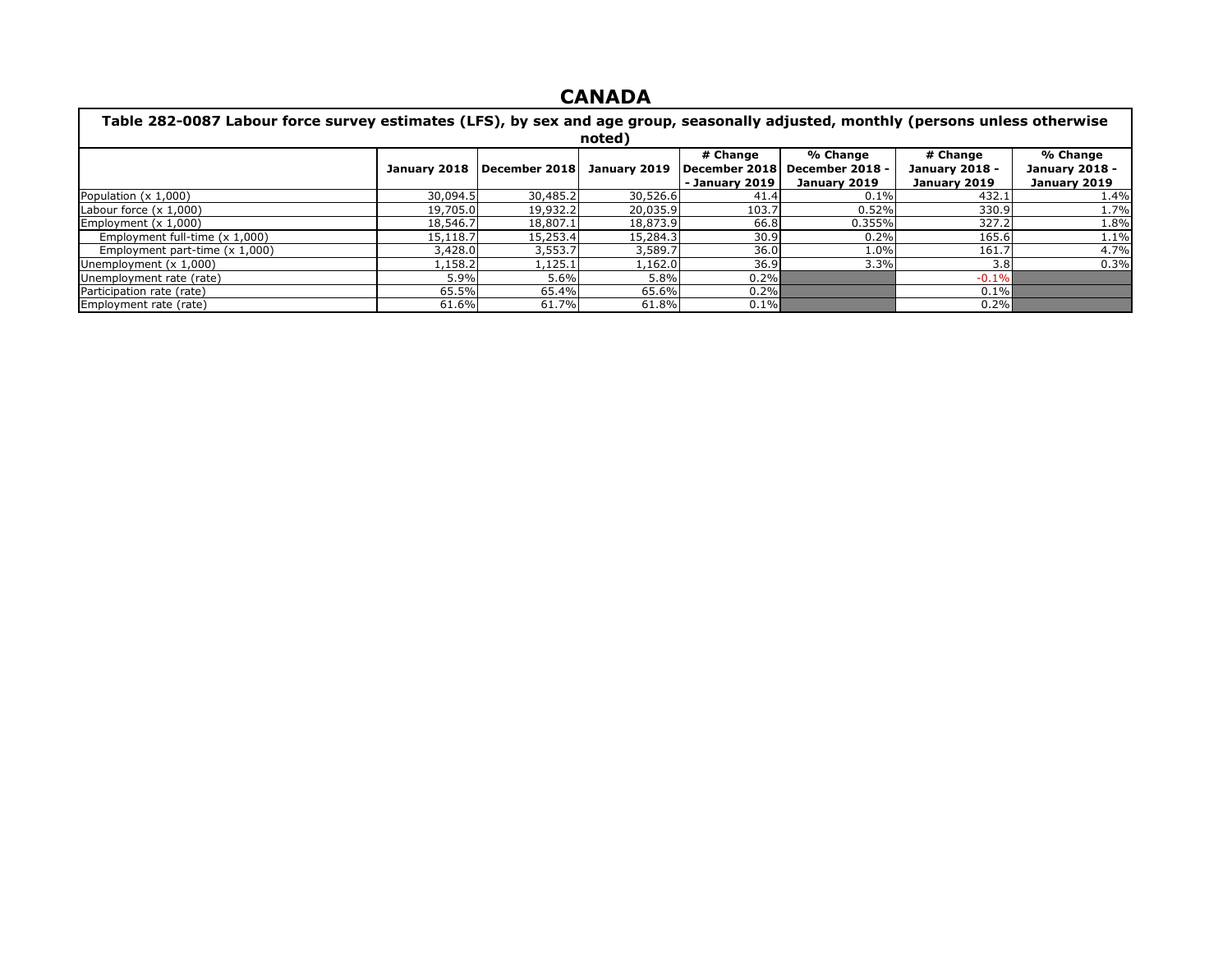## **CANADA**

| Table 282-0088 Labour force survey estimates (LFS), employment by North American Industry Classification System (NAICS), seasonally<br>adjusted, monthly (persons x 1,000) |          |                             |              |                                             |                                             |                                            |                                            |  |
|----------------------------------------------------------------------------------------------------------------------------------------------------------------------------|----------|-----------------------------|--------------|---------------------------------------------|---------------------------------------------|--------------------------------------------|--------------------------------------------|--|
|                                                                                                                                                                            |          | January2018   December 2018 | January 2019 | # Change<br>December 2018 -<br>January 2019 | % Change<br>December 2018 -<br>January 2019 | # Change<br>January 2018 -<br>January 2019 | % Change<br>January 2018 -<br>January 2019 |  |
| Total Employed - All Industries                                                                                                                                            | 18,546.7 | 18,807.1                    | 18,873.9     | 66.8                                        | 0.4%                                        | 327.2                                      | 1.8%                                       |  |
| Goods-Producing Sector                                                                                                                                                     | 3,936.6  | 3,969.5                     | 3,937.2      | $-32.3$                                     | $-0.8%$                                     | 0.6                                        | 0.0%                                       |  |
| Agriculture                                                                                                                                                                | 276.9    | 283.8                       | 274.9        | $-8.9$                                      | $-3.1%$                                     | $-2.0$                                     | $-0.7%$                                    |  |
| Forestry, Fishing, Mining, Quarrying, Oil and Gas                                                                                                                          | 332.2    | 344.1                       | 339.5        | $-4.6$                                      | $-1.3%$                                     | 7.3                                        | 2.2%                                       |  |
| <b>Utilities</b>                                                                                                                                                           | 132.9    | 148.7                       | 143.9        | $-4.8$                                      | $-3.2%$                                     | 11.0                                       | 8.3%                                       |  |
| Construction                                                                                                                                                               | L,432.0  | .,453.4                     | 1,444.9      | $-8.5$                                      | $-0.6%$                                     | 12.9                                       | 0.9%                                       |  |
| Manufacturing                                                                                                                                                              | 1,762.5  | 1,739.5                     | 1,734.0      | $-5.5$                                      | $-0.3%$                                     | $-28.5$                                    | $-1.6%$                                    |  |
| Services-Producing Sector                                                                                                                                                  | 14,610.2 | 14,837.6                    | 14,936.8     | 99.2                                        | 0.7%                                        | 326.6                                      | 2.2%                                       |  |
| Trade                                                                                                                                                                      | 2,835.5  | 2,774.5                     | 2,808.4      | 33.9                                        | 1.2%                                        | $-27.1$                                    | $-1.0%$                                    |  |
| Transportation and Warehousing                                                                                                                                             | 965.1    | .026.7                      | 1,041.4      | 14.7                                        | 1.4%                                        | 76.3                                       | 7.9%                                       |  |
| Finance, Insurance, Real Estate and Leasing                                                                                                                                | 1,175.8  | ,166.1                      | 1,167.6      | 1.5                                         | 0.1%                                        | $-8.2$                                     | $-0.7%$                                    |  |
| Professional, Scientific and Technical Services                                                                                                                            | .446.0   | .,489.2                     | 1,517.7      | 28.5                                        | 1.9%                                        | 71.7                                       | 5.0%                                       |  |
| Business, Building and Other Support Services                                                                                                                              | 764.8    | 813.5                       | 809.1        | $-4.4$                                      | $-0.5%$                                     | 44.3                                       | 5.8%                                       |  |
| <b>Educational Services</b>                                                                                                                                                | 1,289.3  | ,340.8                      | 1,347.8      | 7.0                                         | 0.5%                                        | 58.5                                       | 4.5%                                       |  |
| Health Care and Social Assistance                                                                                                                                          | 2,368.9  | 2,456.2                     | 2,462.3      | 6.1                                         | 0.2%                                        | 93.4                                       | 3.9%                                       |  |
| Information, Culture and Recreation                                                                                                                                        | 800.1    | 759.8                       | 760.6        | 0.8                                         | 0.1%                                        | $-39.5$                                    | $-4.9%$                                    |  |
| Accommodation and Food Services                                                                                                                                            | 1,217.6  | ,246.8                      | ,232.1       | $-14.7$                                     | $-1.2%$                                     | 14.5                                       | 1.2%                                       |  |
| <b>Other Services</b>                                                                                                                                                      | 795.2    | 805.8                       | 810.3        | 4.5                                         | 0.6%                                        | 15.1                                       | 1.9%                                       |  |
| <b>Public Administration</b>                                                                                                                                               | 952.0    | 958.3                       | 979.4        | 21.1                                        | 2.2%                                        | 27.4                                       | 2.9%                                       |  |

# **Table 282-0088 Labour force survey estimates (LFS), employment by North American Industry Classification System (NAICS), seasonally**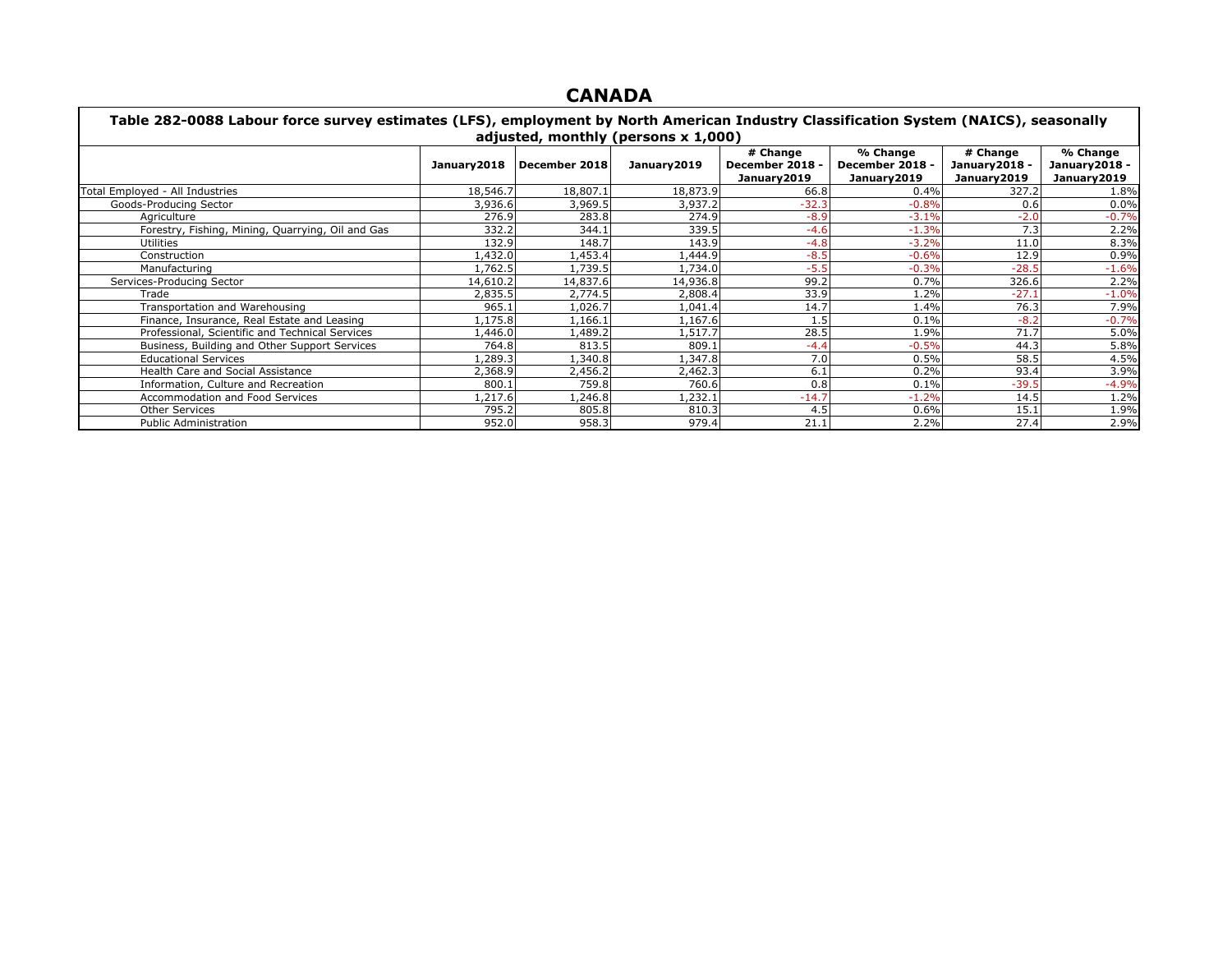| <b>Unemployment Rates for Key Markets</b> |              |               |              |  |  |  |  |
|-------------------------------------------|--------------|---------------|--------------|--|--|--|--|
|                                           | January 2018 | December 2018 | January 2019 |  |  |  |  |
| <b>Calgary</b>                            | 7.8%         | 7.5%          | 7.3%         |  |  |  |  |
| Alberta                                   | 7.0%         | 6.4%          | 6.8%         |  |  |  |  |
| <b>Canada</b>                             | 5.9%         | 5.6%          | 5.8%         |  |  |  |  |
| Montreal                                  | 5.9%         | 6.0%          | 6.1%         |  |  |  |  |
| <b>Ottawa</b>                             | 5.0%         | 5.0%          | 5.2%         |  |  |  |  |
| <b>Toronto</b>                            | 5.9%         | 5.0%          | 5.2%         |  |  |  |  |
| Edmonton                                  | 7.1%         | 6.3%          | 6.4%         |  |  |  |  |
| Vancouver                                 | 4.1%         | 4.5%          | 4.8%         |  |  |  |  |
| Winnipeg                                  | 5.9%         | 5.8%          | 5.7%         |  |  |  |  |
| Regina                                    | 4.7%         | 5.7%          | 4.8%         |  |  |  |  |
| Saskatoon                                 | 7.4%         | 5.6%          | 5.8%         |  |  |  |  |
| <b>Wood Buffalo</b>                       | 6.3%         | 5.1%          | 5.6%         |  |  |  |  |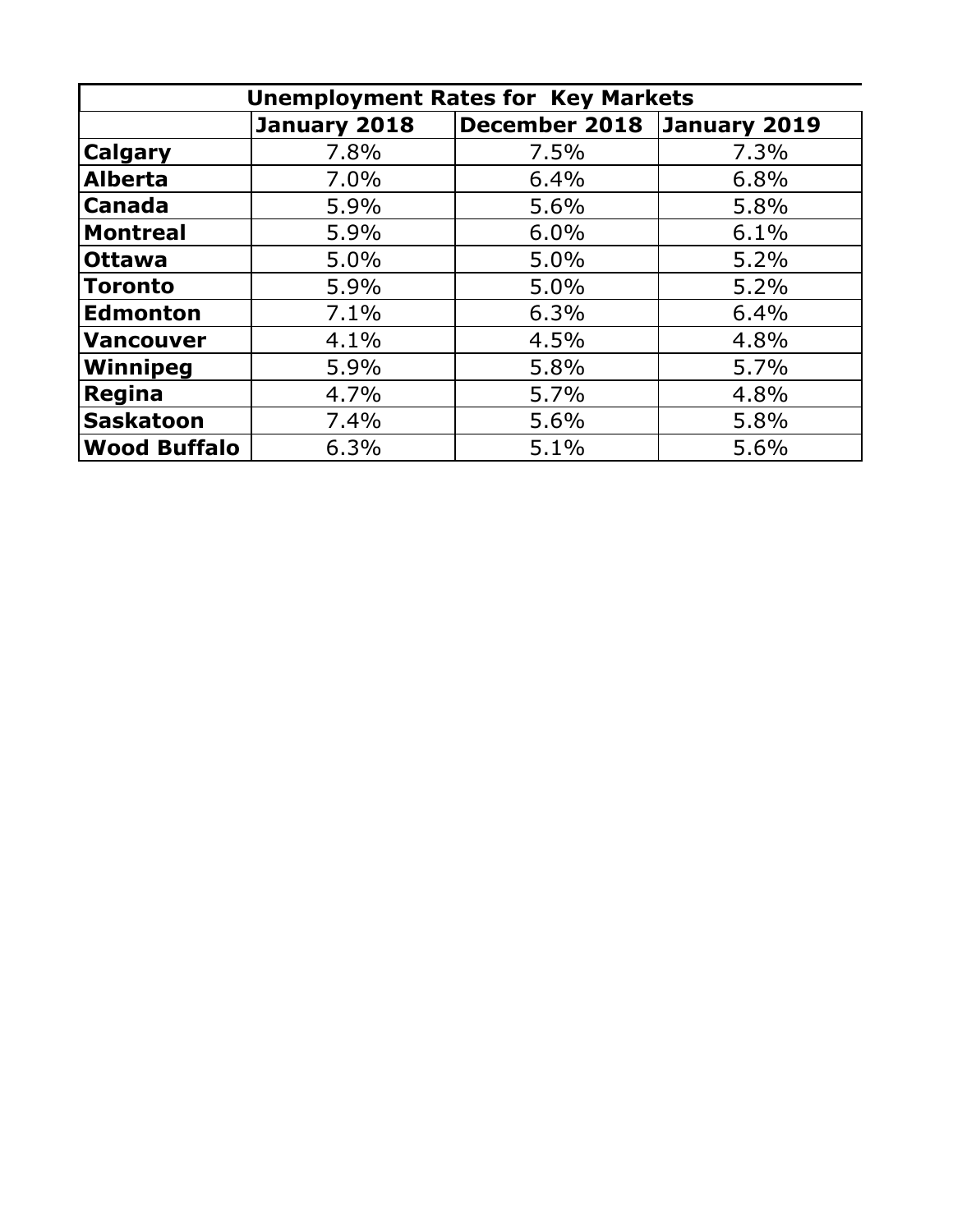# **Facts & Figures**

| Highest Unemployment Rate during 2008-2010 downturn:                                                                                                                                                                                                                                                                                                                                               | 7.5% in January 2010                                             |
|----------------------------------------------------------------------------------------------------------------------------------------------------------------------------------------------------------------------------------------------------------------------------------------------------------------------------------------------------------------------------------------------------|------------------------------------------------------------------|
| Highest Unemployment Rate during 1992-1996 downturn:<br>Number of additional jobs we would need to lose to reach this level:<br>(or amount labour force would need to grow by with no additional new jobs)                                                                                                                                                                                         | 10.8% in July 1993<br>31,728                                     |
| Highest Unemployment Rate during 1982-1985 downturn:<br>Number of additional jobs we would need to lose to reach this level:<br>(or amount labour force would need to grow by with no additional new jobs)                                                                                                                                                                                         | 13.2% in March 1983<br>53,624                                    |
| The last time Calgary had negative employment growth:<br>Between November 2009 and May 2010 Calgary lost 12,900 jobs.<br>Between November 2008 and July 2009 Calgary lost 27,000 jobs.<br>From peak employment in November 2008 to the lowest level reached in May 2010 -<br>33,400 jobs were lost in Calgary.                                                                                     |                                                                  |
| Calgary lost a small number of jobs July-August 2012 (2,400), again in March 2013<br>(3,200), and again (3,300) in February to April 2014.<br>Calgary                                                                                                                                                                                                                                              |                                                                  |
| Number of jobs gained/lost in 2014:<br>Number of jobs gained/lost in 2015:<br>Number of jobs gained/lost December 2014 to June 2016:<br>Number of jobs gained/lost in 2016:<br>Number of jobs gained/lost in 2017:<br>Number of jobs gained/lost in 2018:<br>Number of jobs gained/lost in 2019:                                                                                                   | 17,600<br>(8, 100)<br>(13, 300)<br>14,400<br>15,500<br>10,100    |
| <b>Alberta</b><br>Number of jobs gained/lost in 2014:<br>Number of jobs gained/lost in 2015:<br>Number of jobs gained/lost December 2014 to June 2016:<br>Number of jobs gained/lost in 2016:<br>Number of jobs gained/lost in 2017:<br>Number of jobs gained/lost in 2018:<br>Number of jobs gained/lost in 2019:<br>Source: Table 282-0135 (Calgary, Table 282-0087 (Alberta), Statistics Canada | 59,900<br>(20, 500)<br>(46, 100)<br>(15,700)<br>54,900<br>21,300 |

Note: Labour Force Survey, Employment, Seasonally Adjusted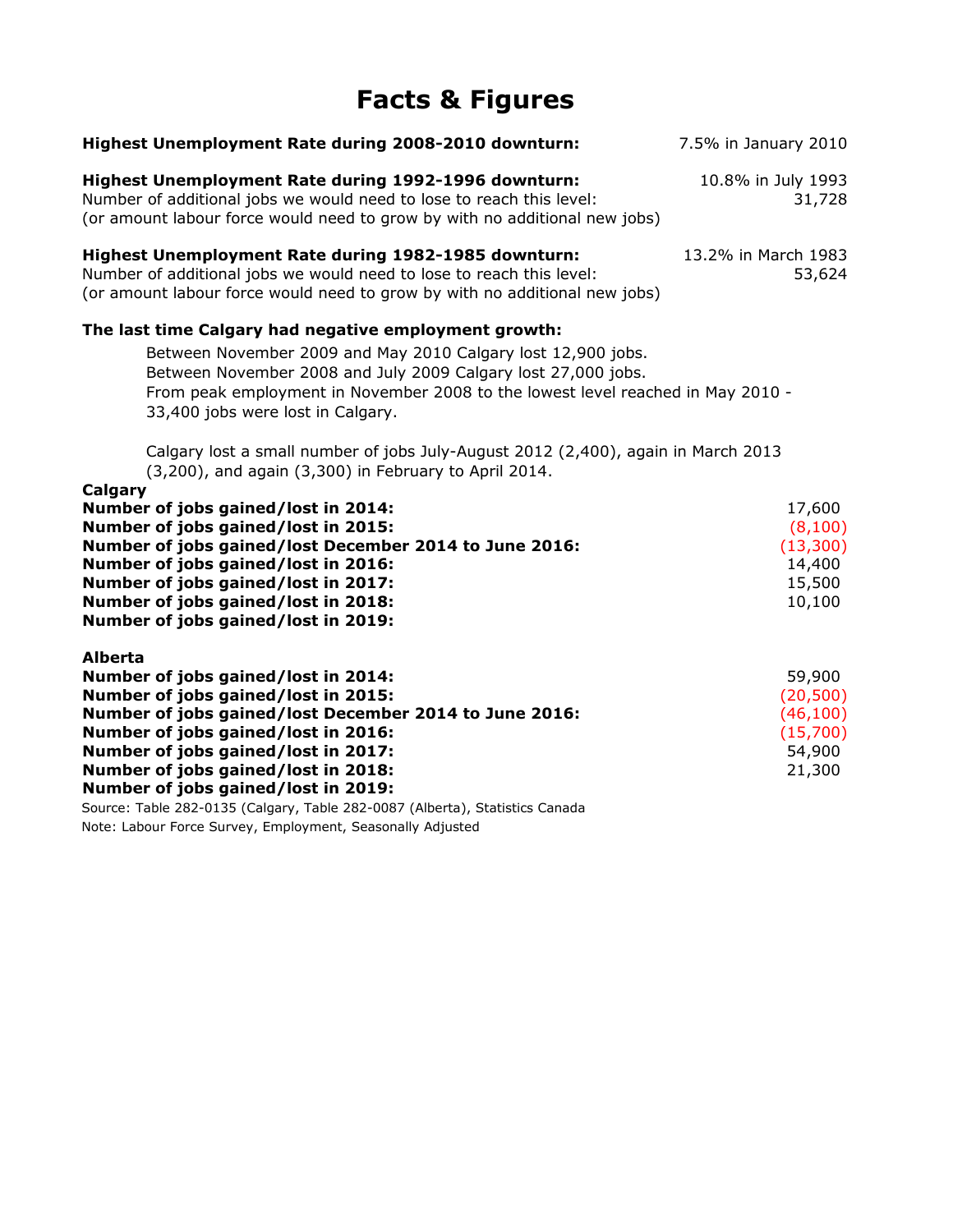## **Unemployment Rate Across Canada**

9%



*Source: Statistics Canada*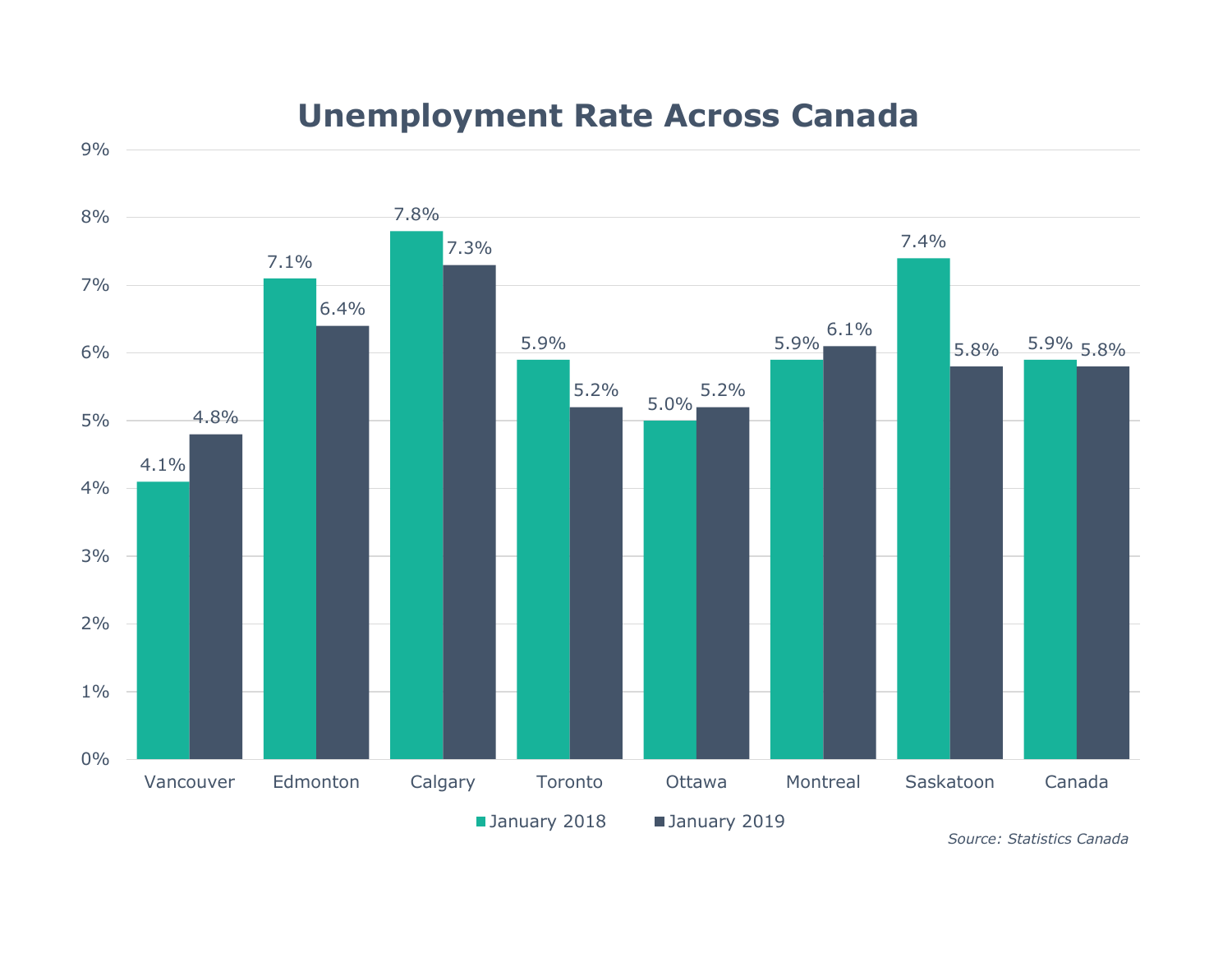## **Labour Force Participation Rate Across Canada**

76%

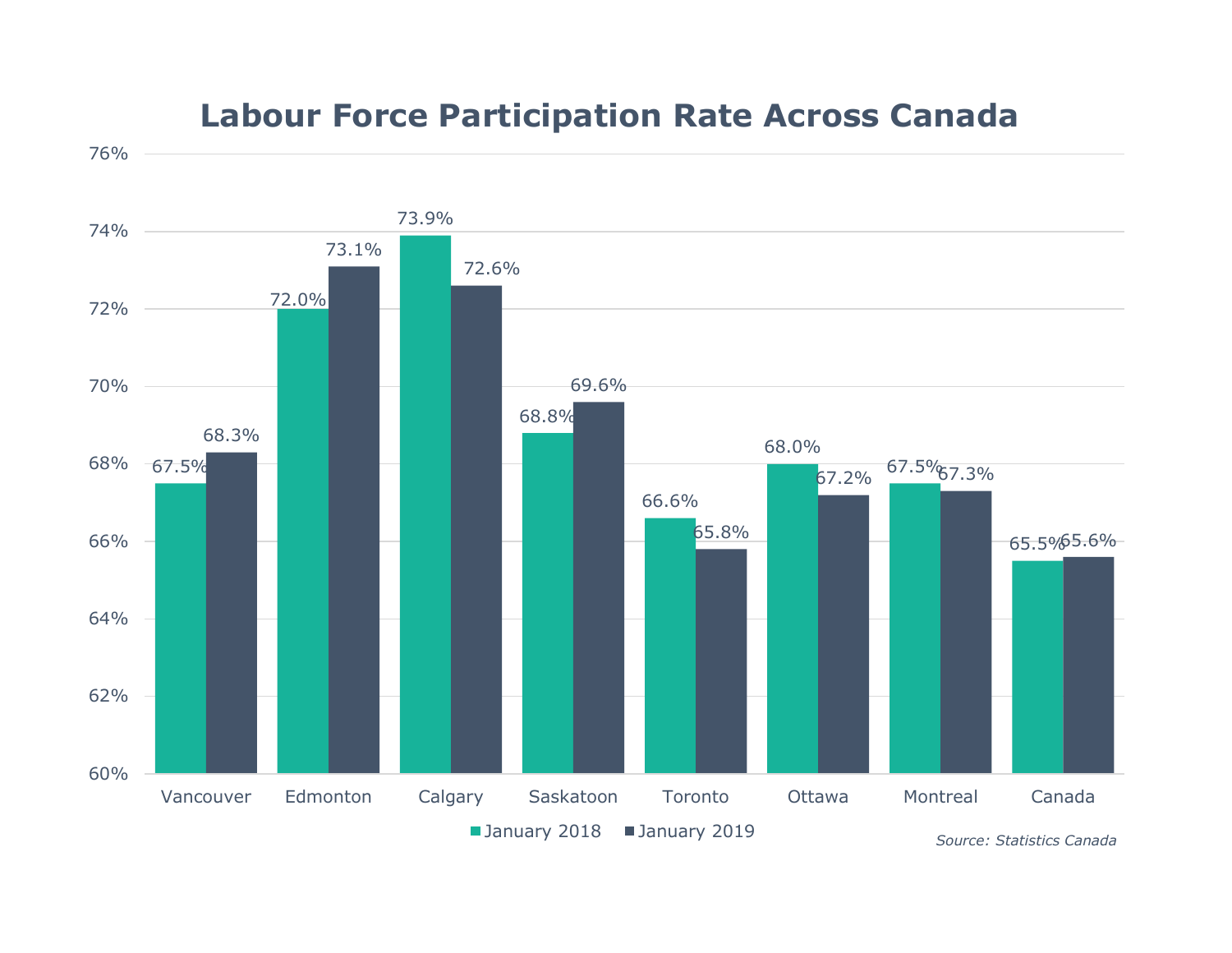

## **Calgary CMA Employment by Industry (842,000)**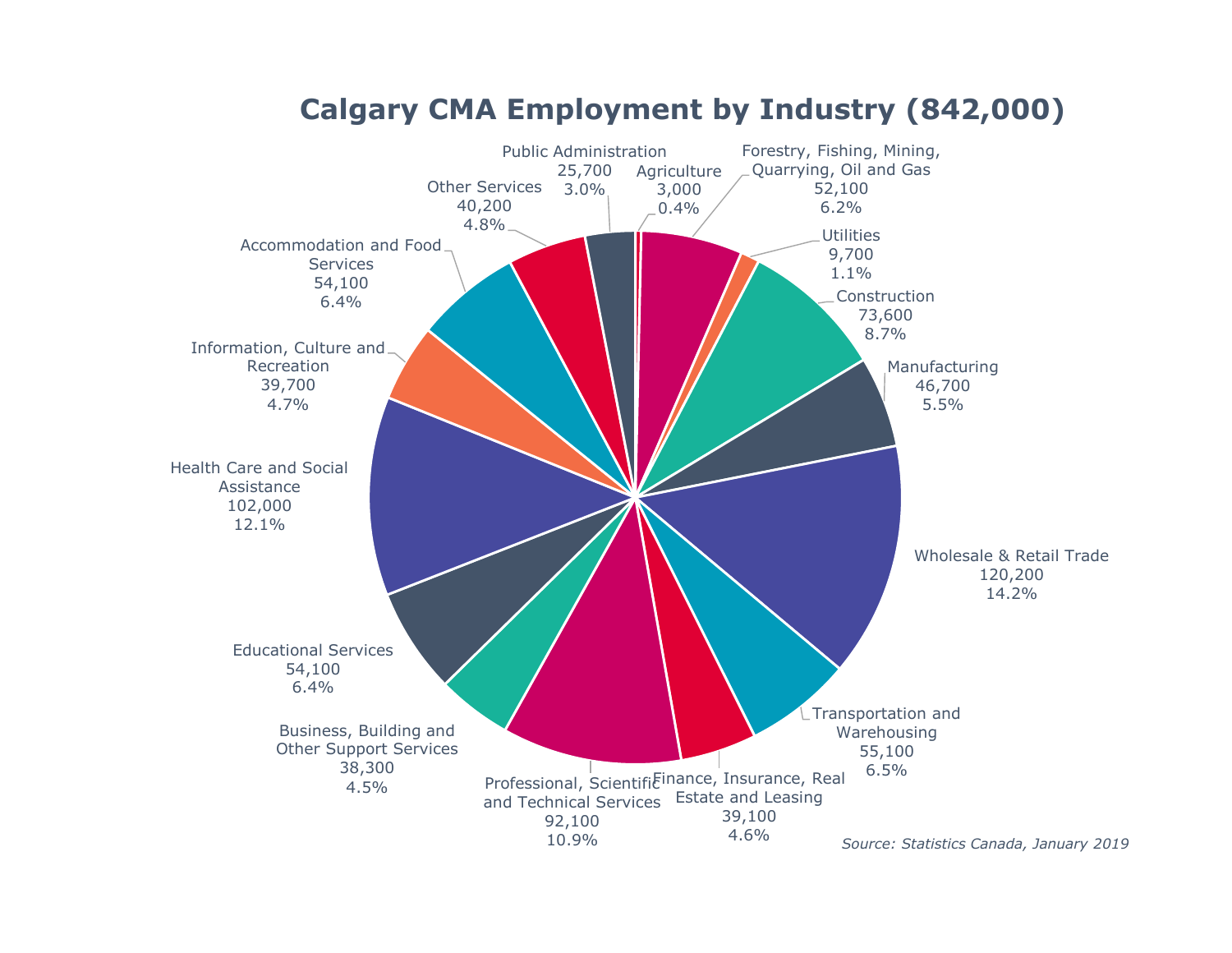

## **Calgary CMA 12-Month Net Jobs Gained or Lost by Industry**

(January 2019)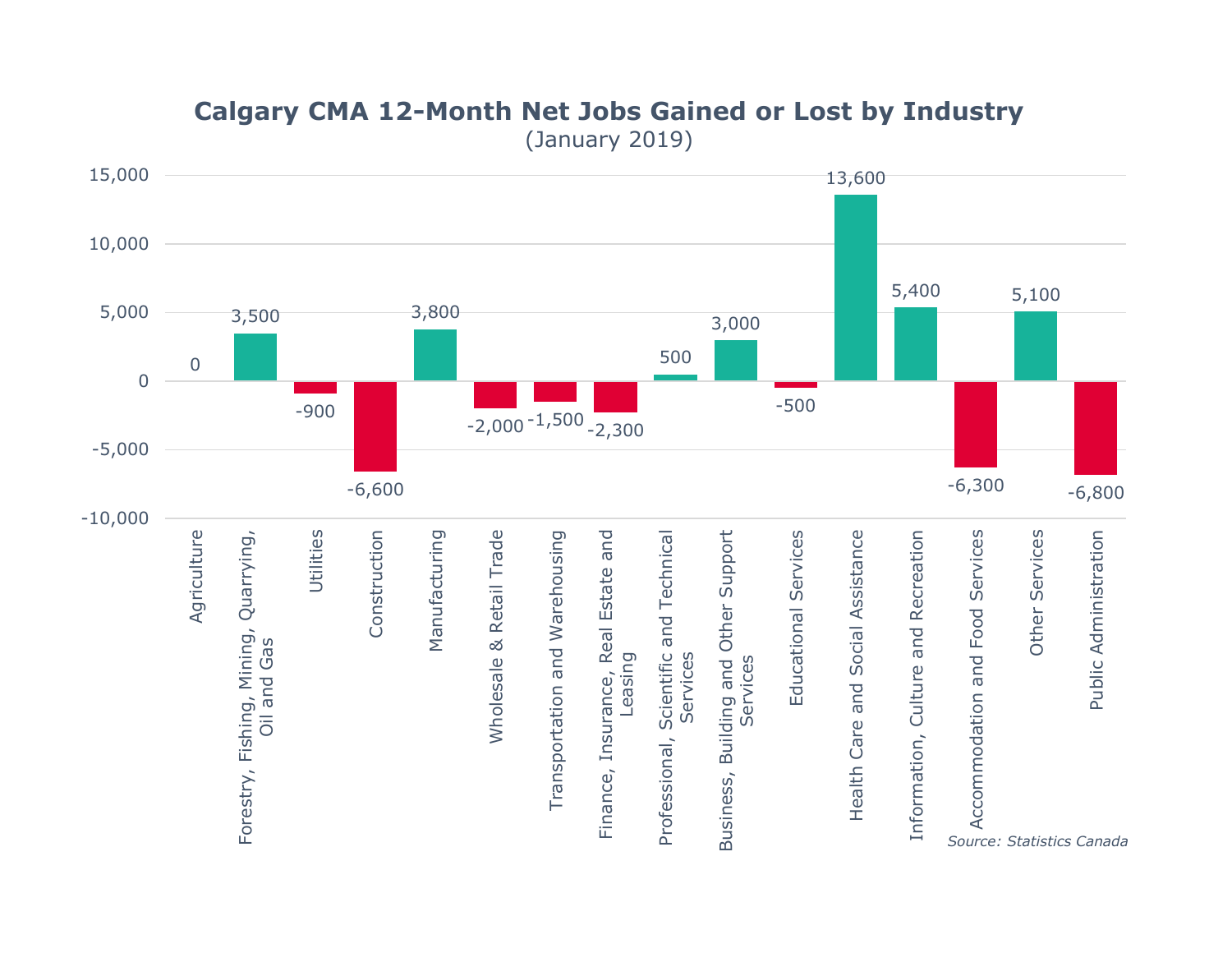

### **Calgary CMA Monthly Net Jobs Gained or Lost by Industry**

(December 2018 - January 2019)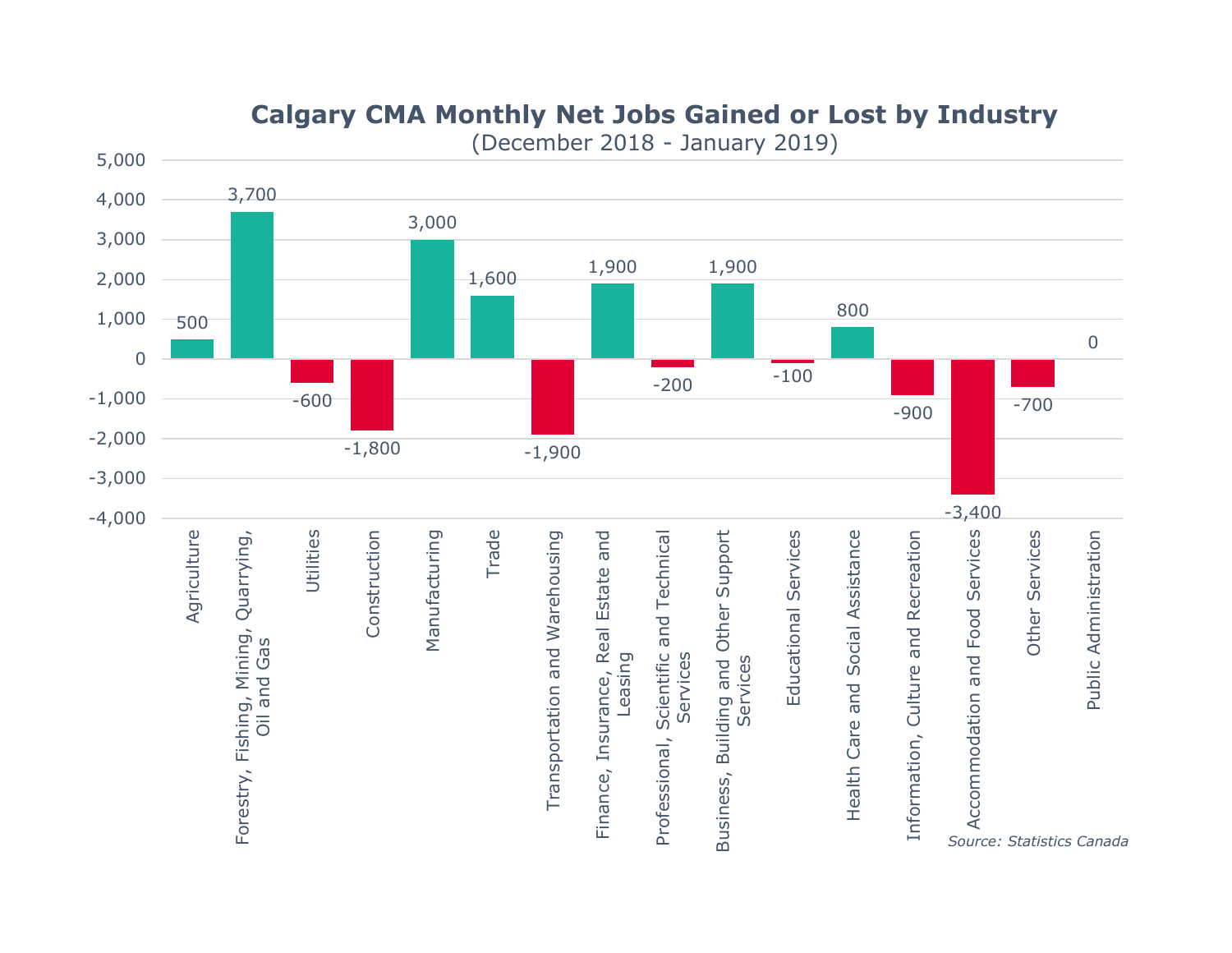## **Annual Employment Growth**



*Source: Statistics Canada, January 2018 - January 2019*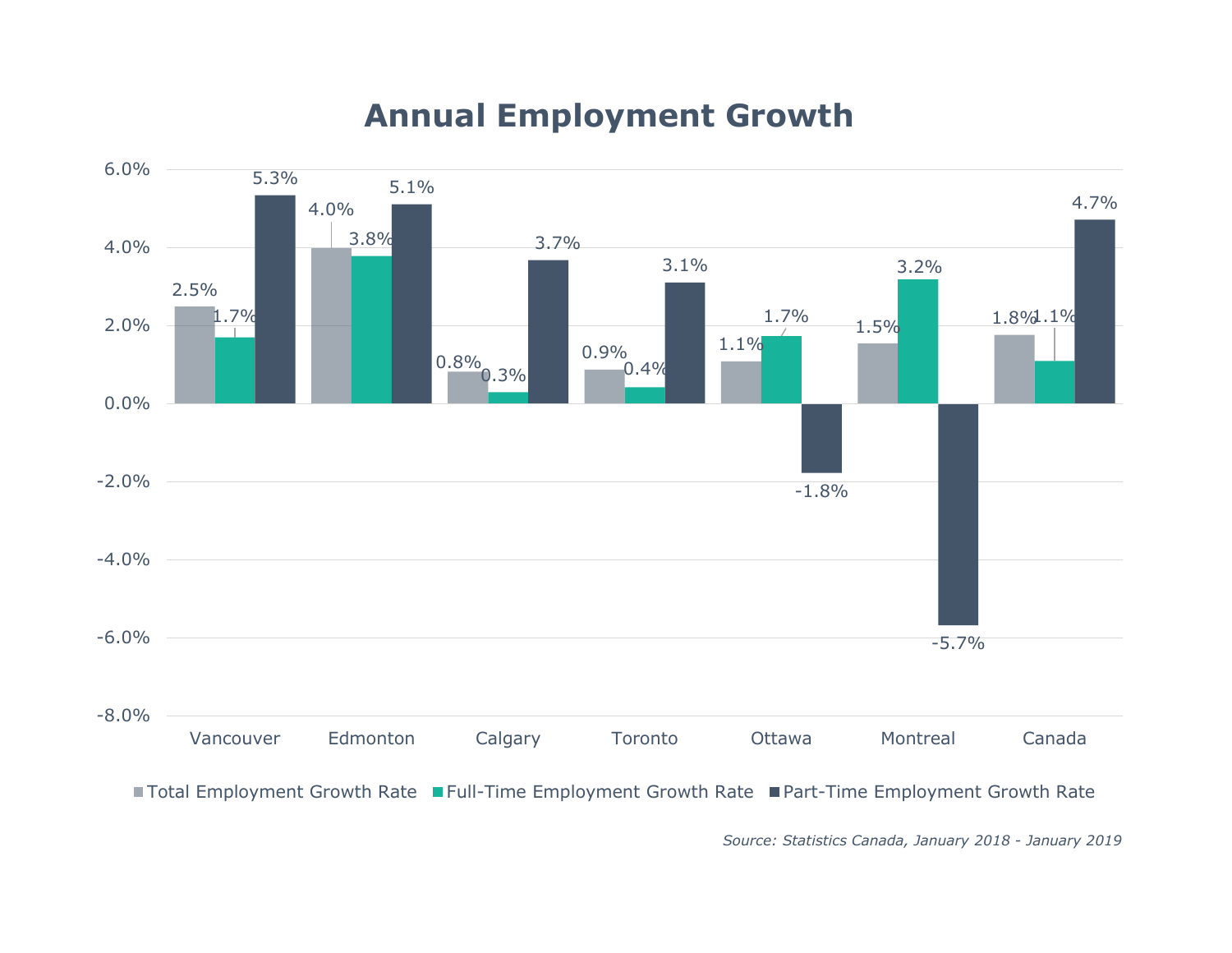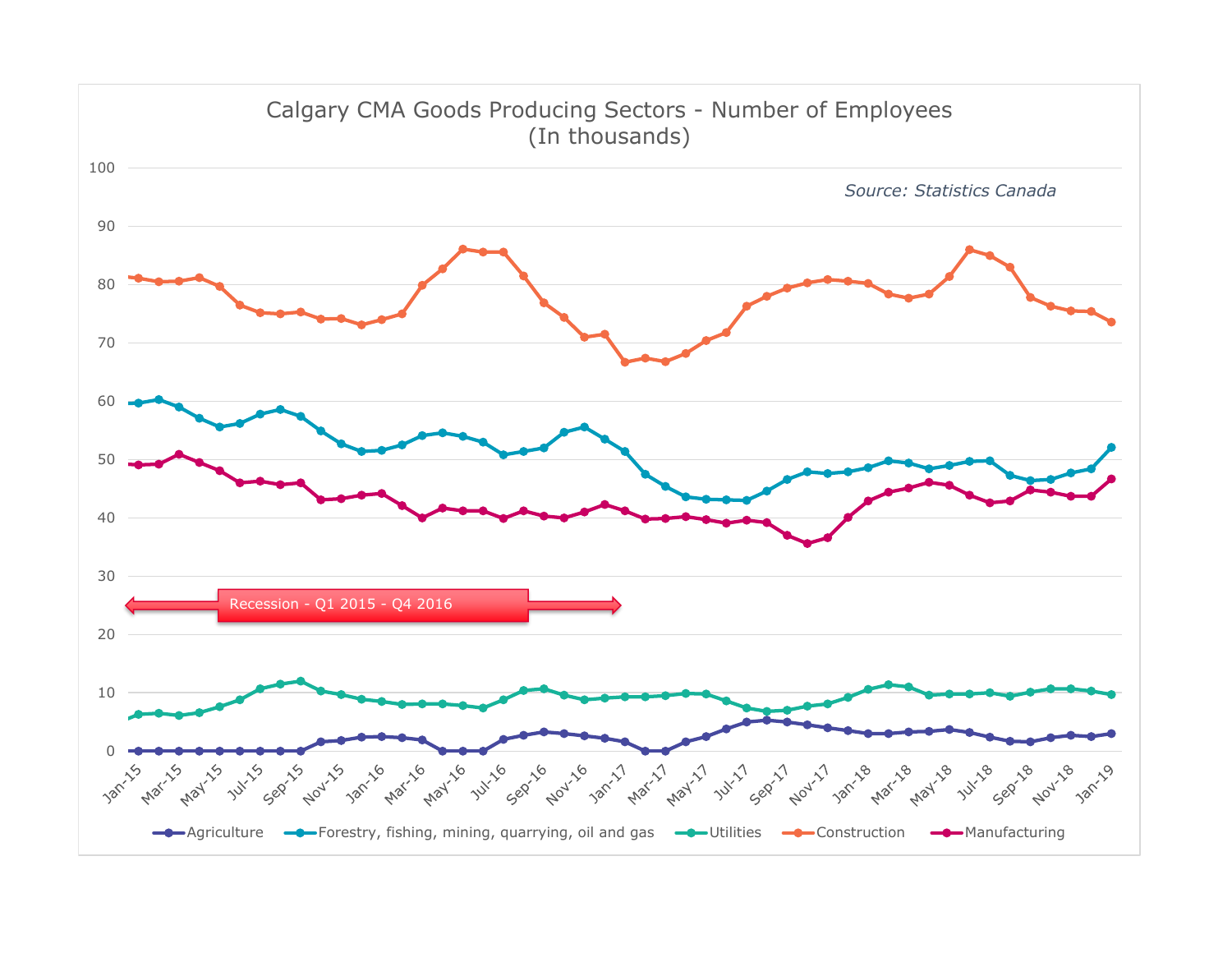